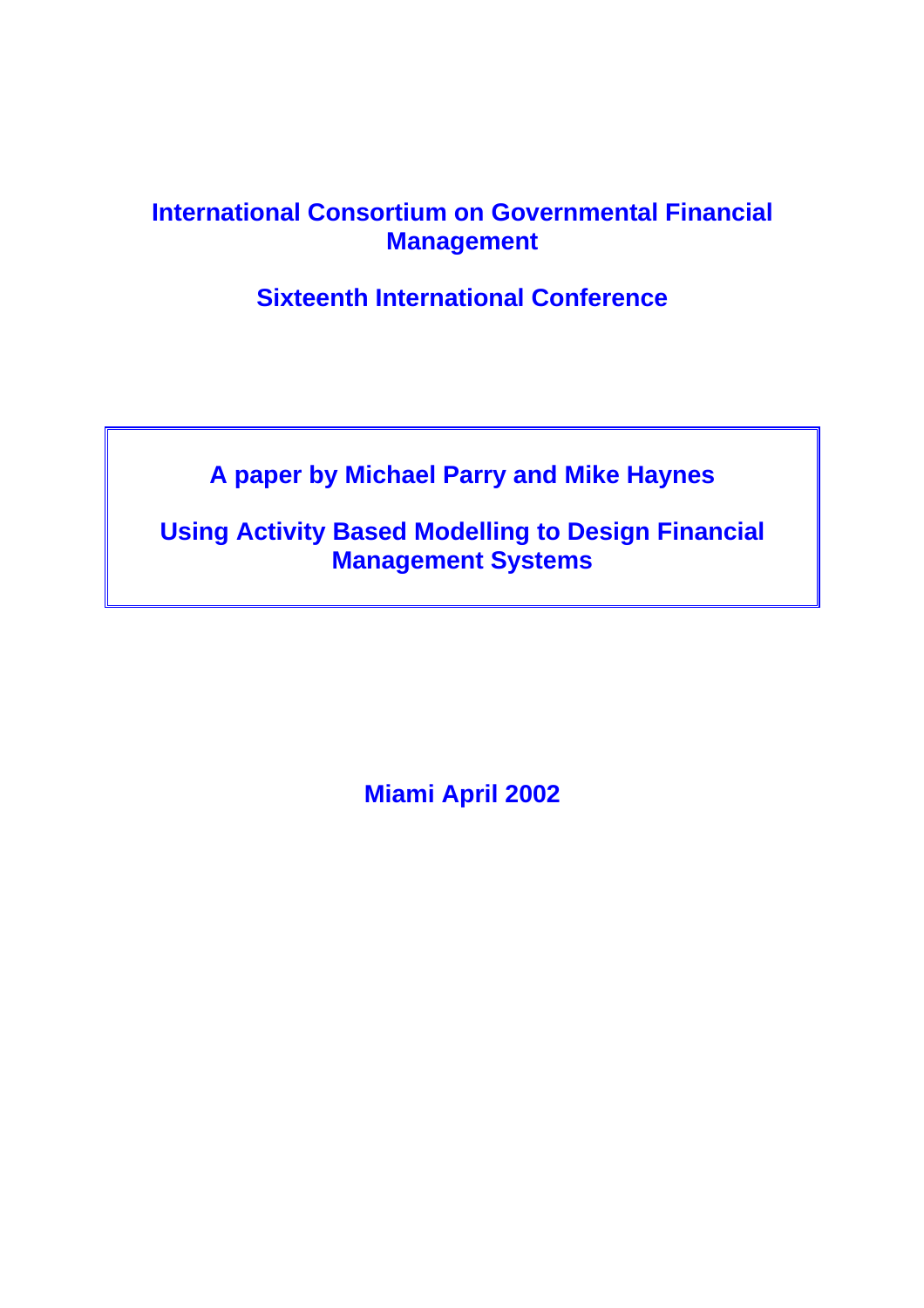## **SUMMARY**

<span id="page-1-0"></span>This paper proposes the use of Soft Systems Methodology (SSM) for designing financial management reforms. The SSM approach is contrasted to the "hard" systems approach implementing computer-based Integrated Financial Management Systems (IFMIS). The authors argue that a hard systems approach to IFMIS fails to take account of the requirement for organisational transformation, increases the risk of project failure and is likely to result in such projects failing to realise potential benefits.

Activity modelling is a conceptual tool within SSM, which supports a systemic approach to analysing and understanding complex organisational relationships. Activity modelling offers iterative learning in which conceptual modelling supports a progressively greater understanding of the nature and activities of a real-world purposeful system. Activity based modelling is a high level tool. It does not map logical flows or entities, but provides valuable inputs to more detailed techniques at a later analytical stage.

Government financial management can be conceived as a purposeful system and conceptual models are developed to learn about real-world situations. Furthermore, financial management can be conceived as a hierarchy containing two systems: (i) an information system supporting financial management (accounting and forecasting systems), and (ii) an operational system comprising budgeting, budget execution, cash and debt management. The former system serves the latter, and together the two systems comprise government financial management.

A top level of government financial management is created for a fictitious, but typical, Country X, and then the model is disaggregated by one level. This exercise serves to demonstrate that activity based modelling can be applied to government financial management, and describes the major activities fundamental to such a system.

The authors conclude that the model demonstrates:

- Government financial management is part of a complex organisational process within which change is both difficult and slow, and SSM provides a valuable tool to support the process of change.
- Since no software packages exist specifically for an integrated government financial management system, activity based modelling assists in the evaluation of available software packages against organisational requirements
- A SSM approach encourages a holistic approach to systems implementation that is likely to maximise the benefits from new systems implementation.

Finally, it is suggested that the generic IFMIS activity model needs to be developed to reflect alternative government environments as a systematic basis for comparing government financial management systems, and as a tool for systems design.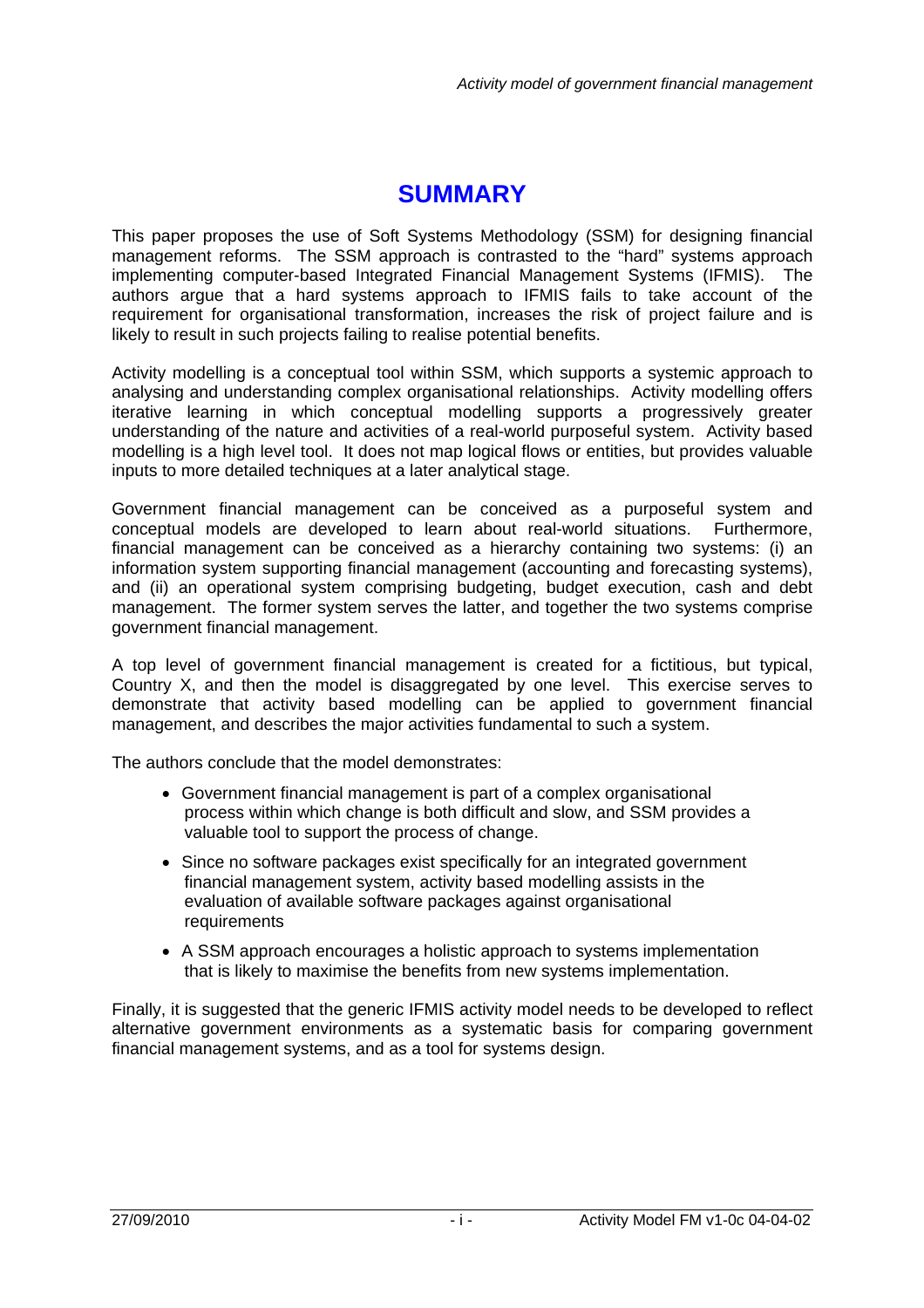# **TABLE OF CONTENTS**

| 1              |                                                             |                                                                      |  |
|----------------|-------------------------------------------------------------|----------------------------------------------------------------------|--|
|                | 1.1                                                         |                                                                      |  |
|                | 1.2                                                         |                                                                      |  |
|                | 1.3                                                         |                                                                      |  |
|                | 1.4                                                         |                                                                      |  |
|                | 1.5                                                         |                                                                      |  |
|                | 1.6                                                         |                                                                      |  |
| $\overline{2}$ | Activity model of a Government Financial Management System7 |                                                                      |  |
|                | 2.1                                                         |                                                                      |  |
|                | 2.2                                                         |                                                                      |  |
|                | 2.3                                                         |                                                                      |  |
|                | 2.4                                                         |                                                                      |  |
|                | 2.5                                                         |                                                                      |  |
|                | 2.6                                                         |                                                                      |  |
| 3              |                                                             |                                                                      |  |
|                | 3.1                                                         |                                                                      |  |
|                | 3.2                                                         | The role of SSM and activity models when implementing computer-based |  |
|                | 3.3                                                         |                                                                      |  |
|                |                                                             |                                                                      |  |

# **TABLE OF EXHIBITS**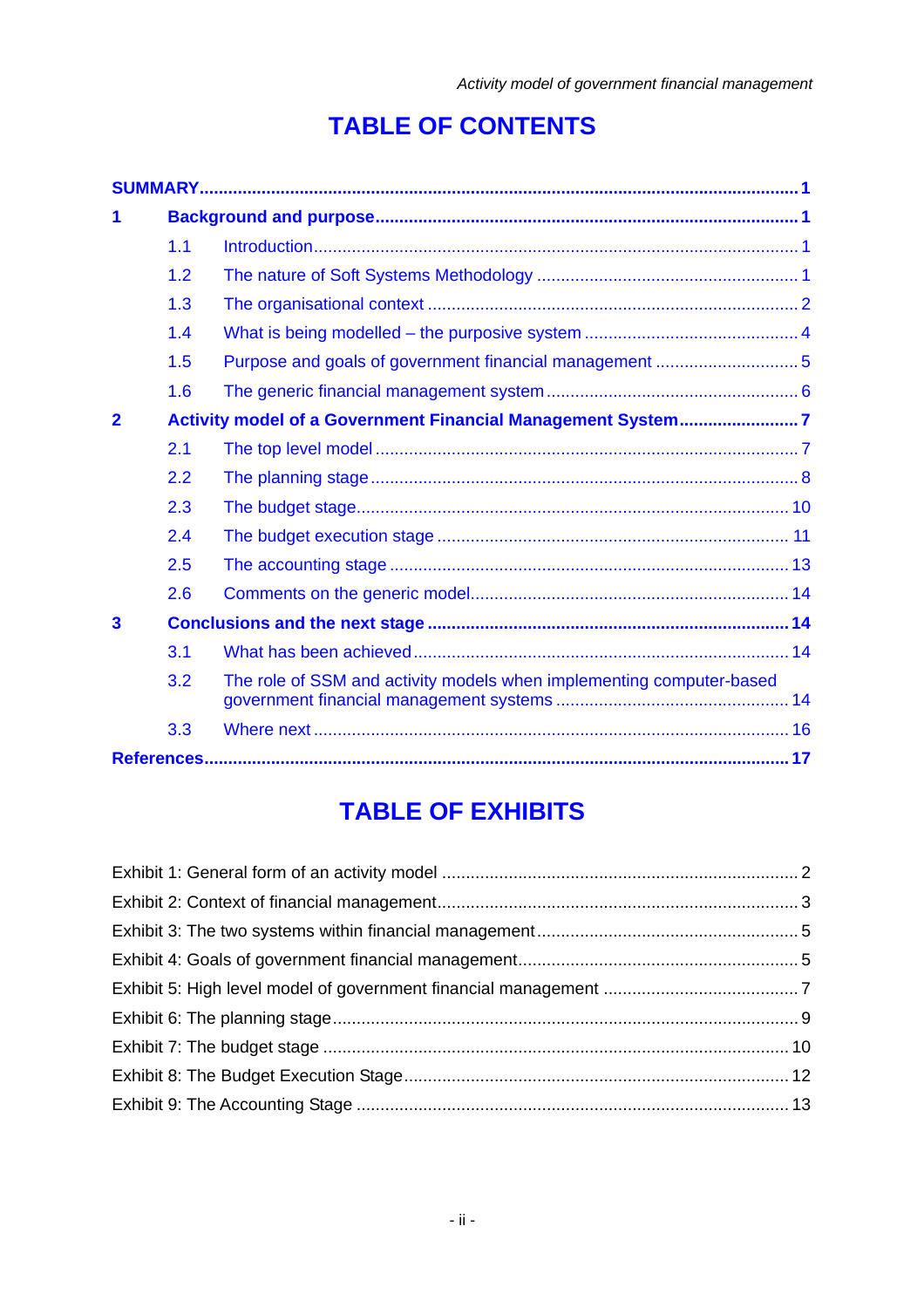## **LIST OF ABBREVIATIONS**

| A            | Accounting                                                    |
|--------------|---------------------------------------------------------------|
| <b>BE</b>    | <b>Budget Expenditures</b>                                    |
| <b>BR</b>    | <b>Budget Resources</b>                                       |
| <b>DFID</b>  | Department for International Development (UK)                 |
| EE           | <b>Expenditure Execution</b>                                  |
| <b>ICGFM</b> | International Consortium on Governmental Financial Management |
| <b>IFMIS</b> | <b>Integrated Financial Management Systems</b>                |
| <b>IMCL</b>  | International Management Consultants Limited                  |
| IMF          | <b>International Monetary Fund</b>                            |
| <b>PE</b>    | <b>Plan Expenditures</b>                                      |
| <b>PR</b>    | Plan Resources                                                |
| <b>RM</b>    | <b>Resource Mobilisation</b>                                  |
| <b>SSM</b>   | Soft Systems Methodology                                      |
| TL           | Top level                                                     |

#### **International Management Consultants Limited**

Sheridan House 23/25 London Street Andover SP10 2NU United Kingdom

Tel: 44 1264 364661 Fax: 44 1264 360233 E-mail: imcl@imcl.biz Web site: www.imcl.biz

© Michael Parry and Mike Haynes 2002. The full text is available on the IMCL web site (see above). Parts of this paper can be reproduced for non-commercial purposes provided the extract is accredited to the authors. Reproduction for commercial purposes can only be undertaken with the written permission of the authors.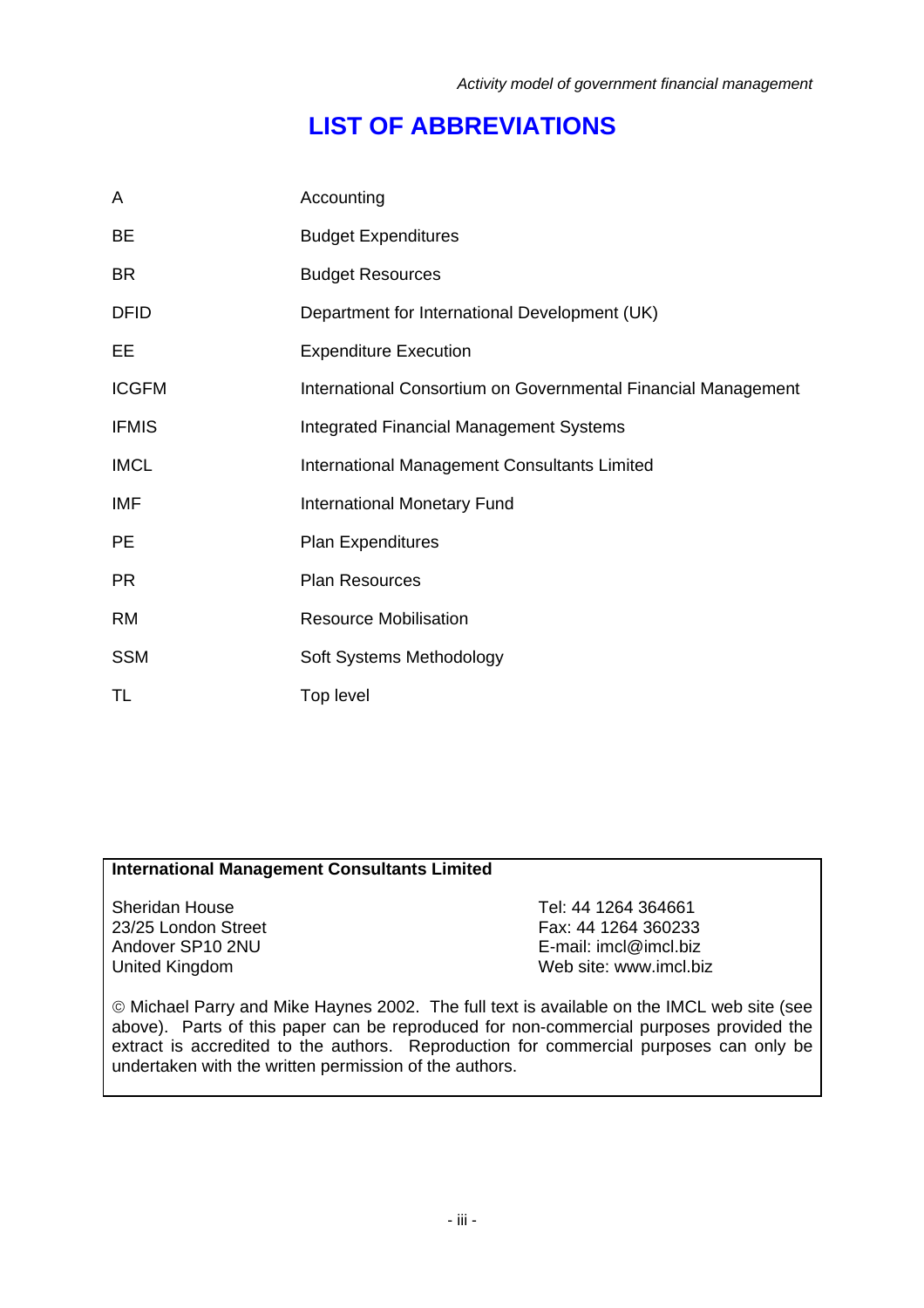## **1 BACKGROUND AND PURPOSE**

### <span id="page-4-0"></span>**1.1 Introduction**

International Management Consultants Limited (IMCL) has for the last ten years been involved in the design, implementation and review of government financial management systems in a number of countries in Europe, Africa, Asia and the Pacific. This work has included the implementation financial management systems based on both custom developed and packaged software. This provides us with a perspective of the problems and issues resulting from considerable "hands-on" experience.

The introduction of Integrated Financial Management Information Systems (IFMIS) has been the subject of a number of presentations at previous ICGFM conferences, and is increasingly becoming the theme of donor funded projects in both poor countries and newly emerging democracies. Such projects tend to be focused on implementing a computer based IFMIS treating this as a "hard" project analogous to building a dam or new airport.

In our view this "hard" systems approach fails to recognise the potential of new computer systems to enable organisational transformation, will often lead to projects that fail at a technical level and almost inevitably leads to disappointment with the failure of the new systems to achieve "real" change in the way governments behave. In other words, the hard systems approach will fail to realise the potential benefits of the hard systems themselves.

We believe an alternative approach that recognises organisational complexity and diversity and the need to use technology to enable change, whilst more time consuming to implement, will in the long run lead to real improvements in financial management supported by appropriate and sustainable technologies.

This paper proposes the use of the well established Soft Systems Methodology (SSM) as a structured and holistic approach to change, which better enables the design of appropriate technical solutions. In doing so we have used activity modelling, an important conceptual tool within SSM, to develop a generic model of government financial management systems. This generic model can be compared with real-world government financial management systems, used to learn about these situations, and thus lead to improved IFMIS implementations.

### **1.2 The nature of Soft Systems Methodology**

Soft Systems Methodology (SSM) is a rigorous approach to problem solving that has emerged from a 30 year programme of action research (still ongoing), that started at Lancaster University (UK) in the early 1970's, and was led by Professor Peter Checkland. SSM structures a process of enquiry that is particularly useful in complex situations where there is a need to take account of a variety of viewpoints, to deal with multiple relationships, to recognise external influences, and to understand boundaries. SSM has achieved international prominence and is widely used in academic research, in industry (and in particular large international organisations), and is in widespread use in the public sector. It is especially useful at the early stages of analysing information systems requirements, using rich pictures and purposeful activity models, to bring clarity to often confused situations and so provide a design overview.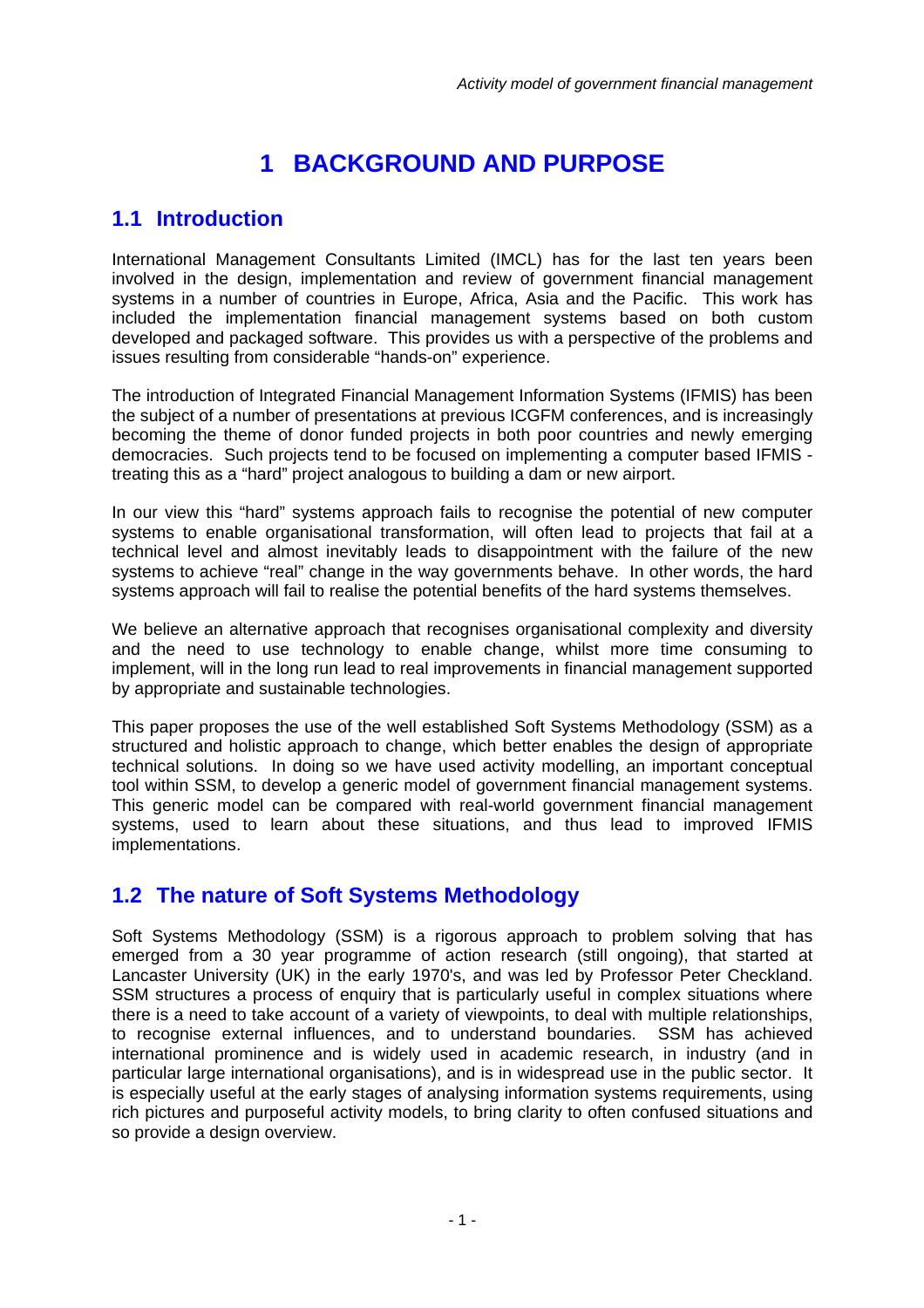<span id="page-5-0"></span>SSM is rooted in the familiar systems ideas of emergence, hierarchy, communication and control. Used together these lead to the concept of an adaptive whole. In this paper we have constructed a series of activity models. Thus we have used SSM to create a learning system, which guided us to the generic overview model we sought. These are activity models, so by definition the modelling language is based on verbs. The models do not describe entities, data or logic flows.

The top level model shown in this paper can be expanded to provide lower level models of increased detail around specific activities. We have only taken this to one level below the top model; country specific models would need to go into greater detail of specific processes. Thus we have described a broad sequence, but not a sequential flow or the logical loops within the systems. [Exhibit 1](#page-5-1) below shows the full version of an activity model, where a monitoring and control system, relevant to the system being modelled, is included.

<span id="page-5-1"></span>

**Exhibit 1: General form of an activity model** 

Note that activities are only broadly linked in a sequence, and it is quite legitimate to have several initiating activities, as in the general overview above. All systems must have boundaries and be subject to some form of monitoring against measures of performance, leading to control actions.

### **1.3 The organisational context**

Government financial management is the purposive system by which governments plan resources and activities, combine these into a budget which is enacted as law, implement the budget and other laws, account for financial flows, then report back on the stewardship the government has exercised. Financial management therefore involves the relationship between the legislature (representing the electorate as a whole) and the executive organs of government.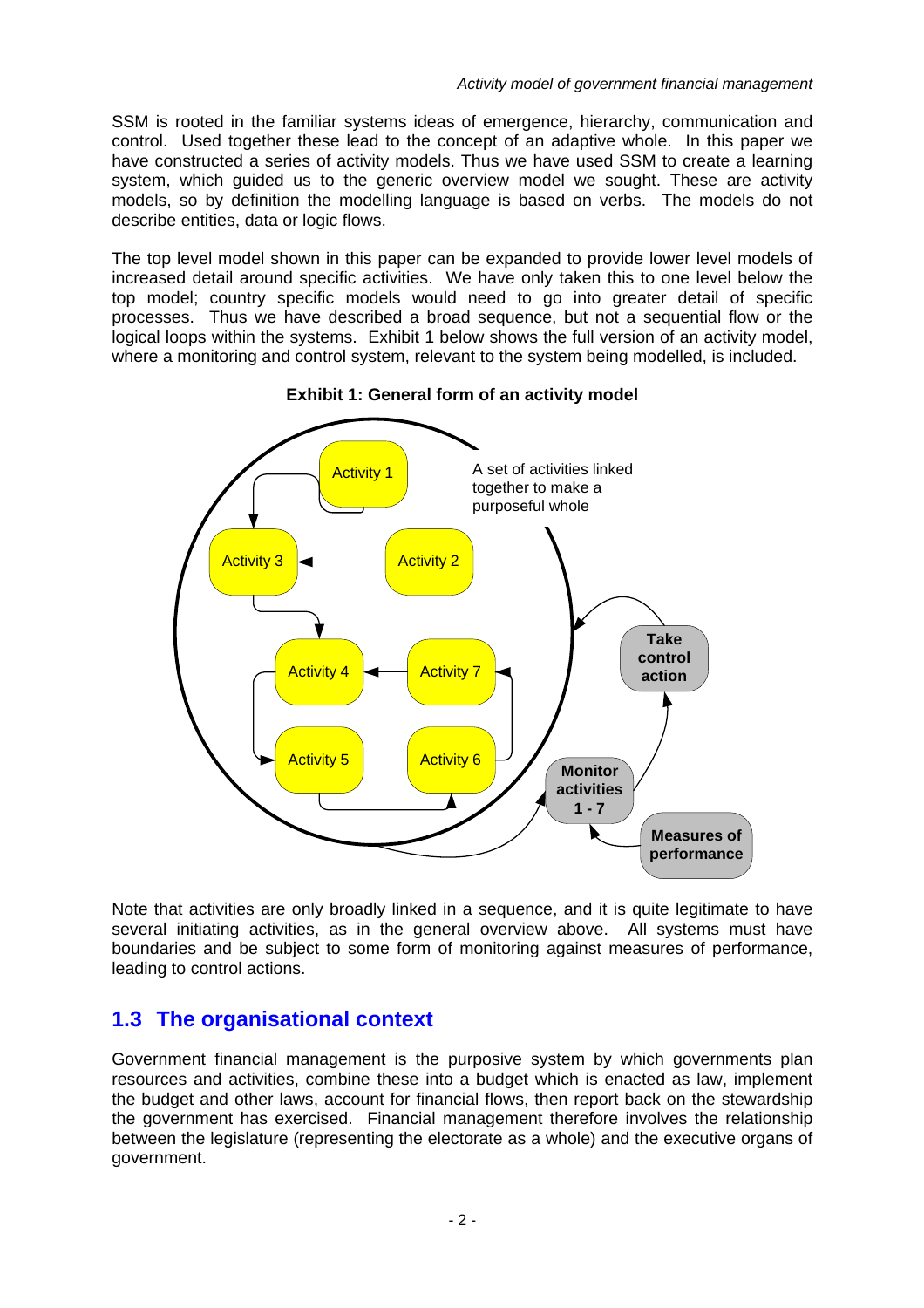<span id="page-6-1"></span><span id="page-6-0"></span>

**Exhibit 2: Context of financial management** 

The description above is of a typical financial management pattern followed by democracies, which will also incorporate standardised institutional monitoring processes, in particular an independent audit by the supreme audit institution of the country, and some form of legislative review process (e.g. a Public Accounts Committee). An overview is provided in [Exhibit 2,](#page-6-1) [above.](#page-6-1) Note that this is not an activity model, but rather a description of organisational relationships.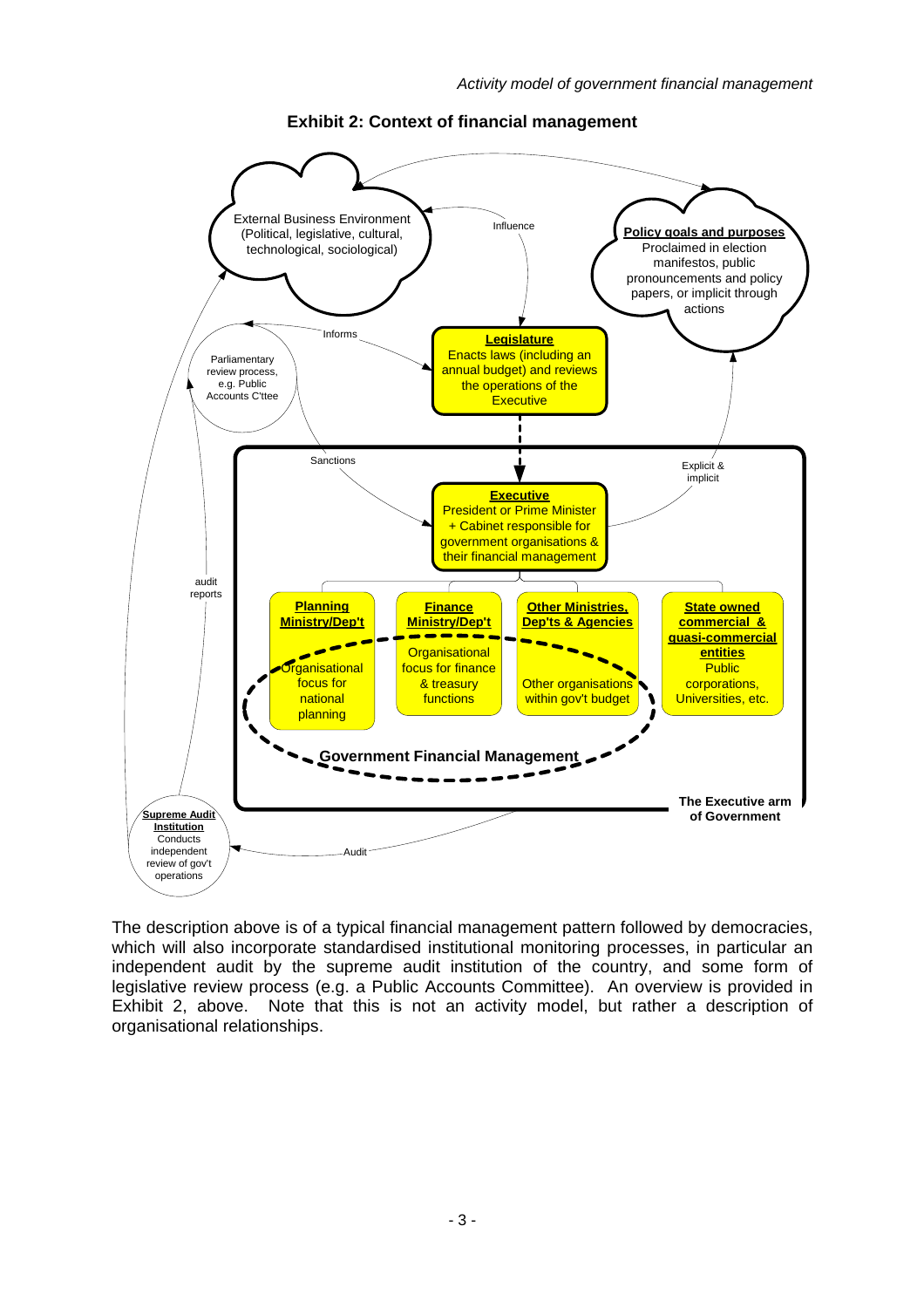<span id="page-7-0"></span>In most democracies, legislative control over the Executive is very limited. Once appointed, the President or Prime Minister controls government organisations and directs their activities, in accordance with policy goals and purposes that are rarely made fully explicit. Parliament is restricted to enacting legislation and conducting a review of the operations of the Executive. The Supreme Audit Institution, which should be an organ of the legislature, makes an important contribution to the legislative review process through its access to information and its public reporting. The external environment plays a significant role in determining the action of the Executive and attitudes of the legislature, for example through the media and pressure groups, and will itself be influenced by government actions and audit reports.

Financial management is the purposive system within the executive arm of government to manage government finances, create and execute the budget, provide money for organs of government to carry out their functions, and report back on outcomes. It is characterised by the following features:

- The Ministry or Department responsible for finance (often called "The Treasury") will have administrative responsibility for finance functions, including procedures, regulations and information systems.
- Where there is a separate planning function, this will have a significant role in the financial planning and budget aspects of financial management.
- All other Ministries, Departments and Agencies also have roles within financial management, both in preparing budget estimates and in using public money to execute their functions.
- Commercial and quasi-commercial organisations are not part of government financial management, and flows to or from them are treated as flows to external entities (this is in accordance with the IMF GFS approach).
- This model is of a unitary government. A federal structure is more complex, and depends on constitutionally defined relationships, but the underlying principles remain unchanged.

Note that financial management embraces some of the activities of all Ministries (or Departments, depending on the nomenclature used). Financial management is focussed on the Department of Finance. However, even for the Department of Finance, financial management does not represent the whole of the Department's activities. There is no "one to one" match between financial management and any one government organisation.

### **1.4 What is being modelled – the purposive system**

Financial management contains, within itself, two purposeful systems, one serving the needs of the other: a financial management system is served by an information system. Clarity about the system served (in this case the financial management system) will enable better understanding of its information needs and hence inform the development of appropriate information systems.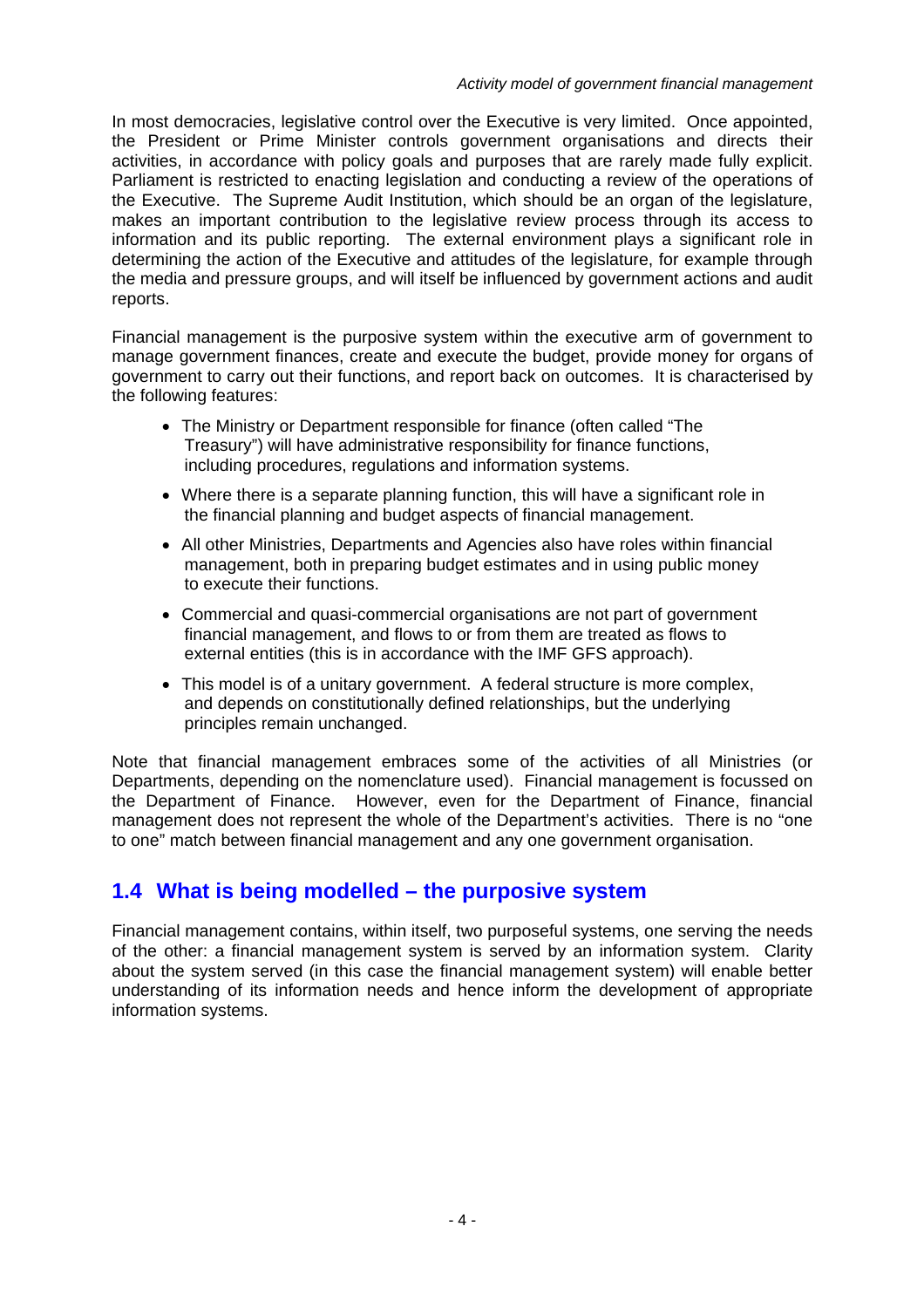<span id="page-8-0"></span>

#### **Exhibit 3: The two systems within financial management**

These two systems are combined within a single financial management model, but the dichotomy explains in part the emphasis of economists and development advisers on the budget aspects, whereas accountants and financial managers emphasise the accounting aspects.

#### **1.5 Purpose and goals of government financial management**

Campos and Pradhan<sup>[1](#page-8-1)</sup> have identified three goals of government financial management: fiscal management, resource allocation and efficiency of expenditure. They also identify transparency and accountability as advantages of good financial management. This analysis provides a sound basis for the identification of goals proposed below.

| Goal                                                  | <b>Comment</b>                                                                                                                                                                                                                                                                                                     |
|-------------------------------------------------------|--------------------------------------------------------------------------------------------------------------------------------------------------------------------------------------------------------------------------------------------------------------------------------------------------------------------|
| Fiscal management of the<br>economy                   | To manage fiscal flows, balances and risk in accordance<br>with government policy                                                                                                                                                                                                                                  |
| Appropriate resource<br>allocation                    | Resources are allocated through the planning and budget<br>processes, and their subsequent execution. Since<br>governments represent coalitions of interest. it is not<br>meaningful to talk of optimal allocations, but the allocations<br>should be appropriate within the explicit and implicit policy<br>goals |
| Value for money in<br>expenditure                     | This comprises efficiency, effectiveness and economy                                                                                                                                                                                                                                                               |
| Accountability for stewardship<br>of public resources | Achieved through compliance with ethical standards,<br>legislation and regulation, and avoidance of corrupt<br>practices                                                                                                                                                                                           |
| Transparency                                          | Achieved through transparent processes and publicly<br>available financial information and reports in accordance<br>with the IMF Guidelines on Fiscal Transparency                                                                                                                                                 |

#### **Exhibit 4: Goals of government financial management**

<span id="page-8-1"></span><sup>1 &</sup>quot;Budgetary Institutions and Expenditure Outcomes", Ed Campos and Sanjay Pradhan, World Bank Policy Research Department, September 1996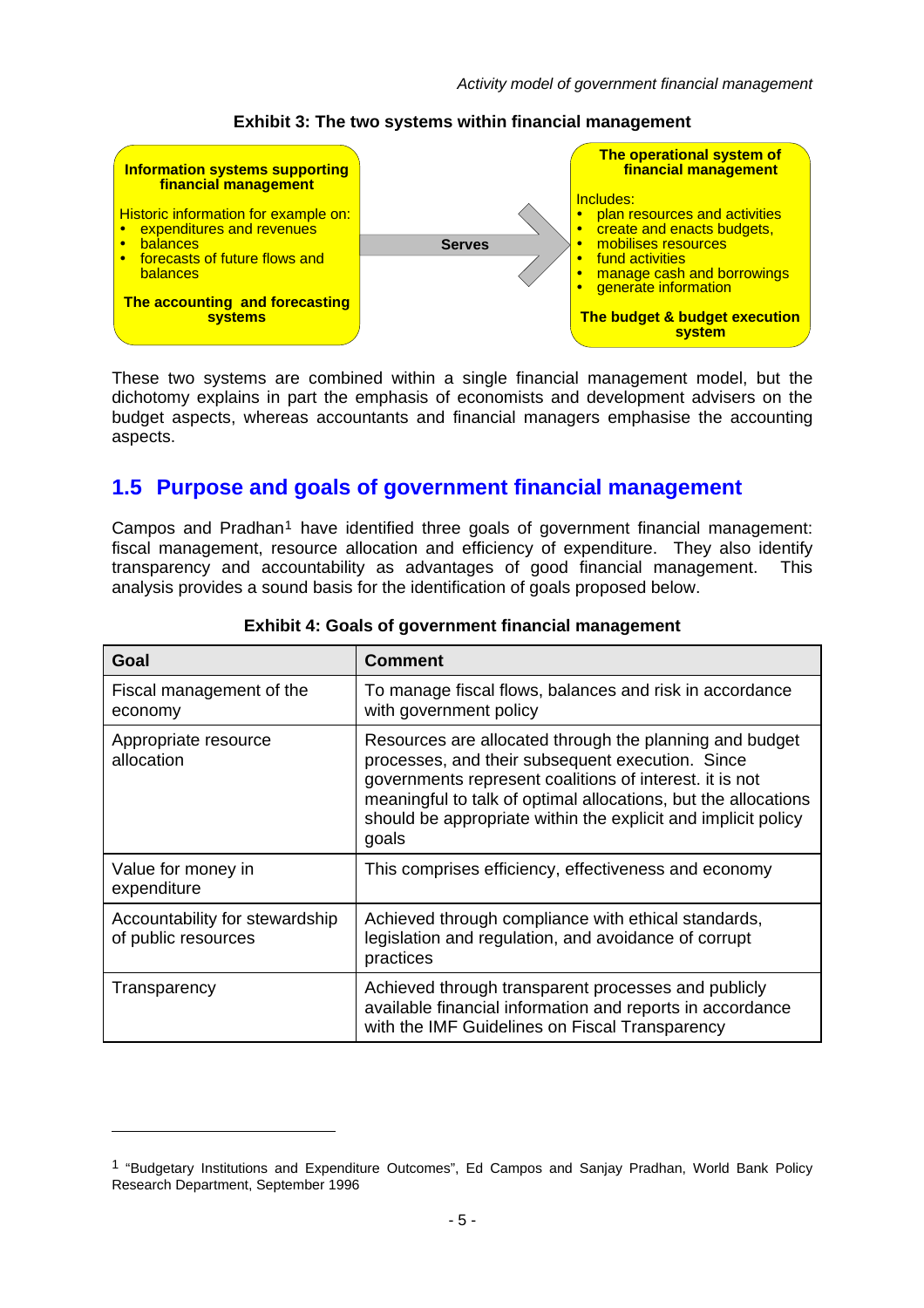### <span id="page-9-0"></span>**1.6 The generic financial management system**

Our original idea was that the essential homogeneity of government financial management transcended differences of terminology so that a "one fits all" model could be developed that embraced all countries. However, closer examination indicated that such a comprehensive model was not feasible, because:

- Most industrialised countries do not have a separate "planning" function, yet such a function is normal in many third world countries.
- In many advanced countries administration has become so departmentalised that the model would have to be significantly changed to recognise the degree of decentralisation.
- The authors lacked the detailed knowledge of the systems used in Francophone and Latin American countries to be confident of the applicability of the model to such countries.
- The transitional economies of the former Soviet Union are seeking, in different ways, to move from their previous approaches of government to new models, and could not easily be dealt with in a general model.

Therefore, the model was narrowed to developing countries that have been influenced by an Anglo-Saxon model of government. This would include all of the non-Francophone counties of sub-Saharan Africa, South and East Asia, most of the Pacific and some of the Caribbean. However, even within this narrower model, there will be differences, in particular the extent to which the country has adopted current thinking, such as medium term budgets, output budgeting, and so on. Additionally, even in these countries, decentralisation has been implemented but without standardisation of systems.

So we have conceived of a fictitious country, X, that contains most of the characteristics of the group of countries described above. Country X is described as follows.

*Country X could be anywhere in the regions described above. It is a developing or middle-income country, with significant dependence on official development assistance (ODA). It has a unitary government structure. Country X has a distinct planning function that generates perspective (e.g. five year), plans, screens and selects projects. It has adopted a medium term budget system, but the legislative process remains based around the annual budget. It has not adopted output budgeting. It has a centralised process for managing cash and debt, and it could use either cash or accrual accounting.* 

Although the generic model has been narrowed to a particular type of country, we still consider most of the characteristics above apply to any country, and the model could be modified relatively easily to embrace such specific variations as are necessary. For simplicity we have omitted, in the versions shown in this paper, the monitoring and control elements of the sub-systems. Activities in the models are numbered for reference purposes only and do not imply any particular order.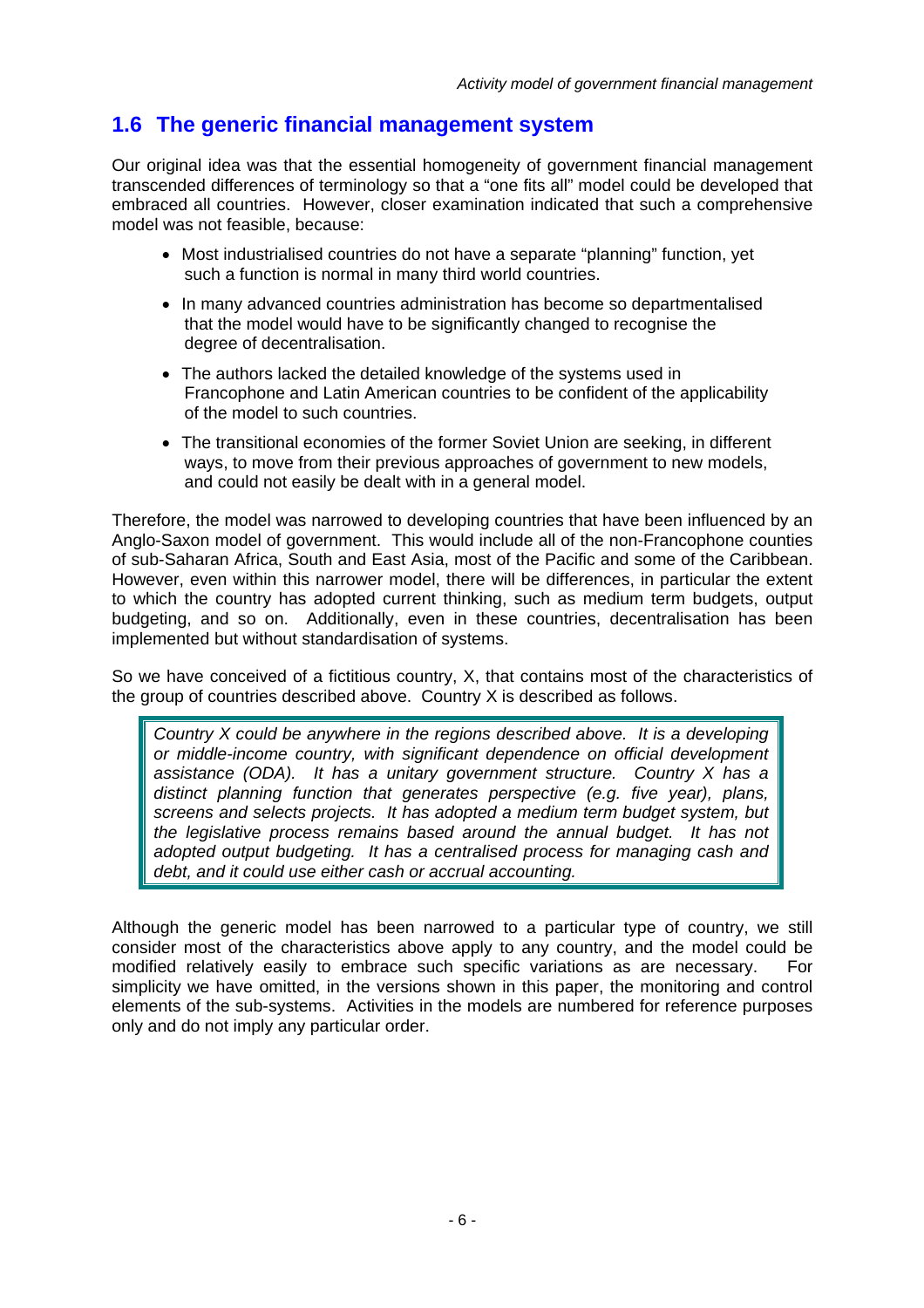### <span id="page-10-0"></span>**2 ACTIVITY MODEL OF A GOVERNMENT FINANCIAL MANAGEMENT SYSTEM**

### **2.1 The top level model**

Using the SSM approach, the top-level model provides an overview of the financial management activities and their relationships. This is complicated because within financial management there are two sub-systems, each with its own control process, as indicated in [Exhibit 5](#page-10-1), [below](#page-10-1).

<span id="page-10-1"></span>

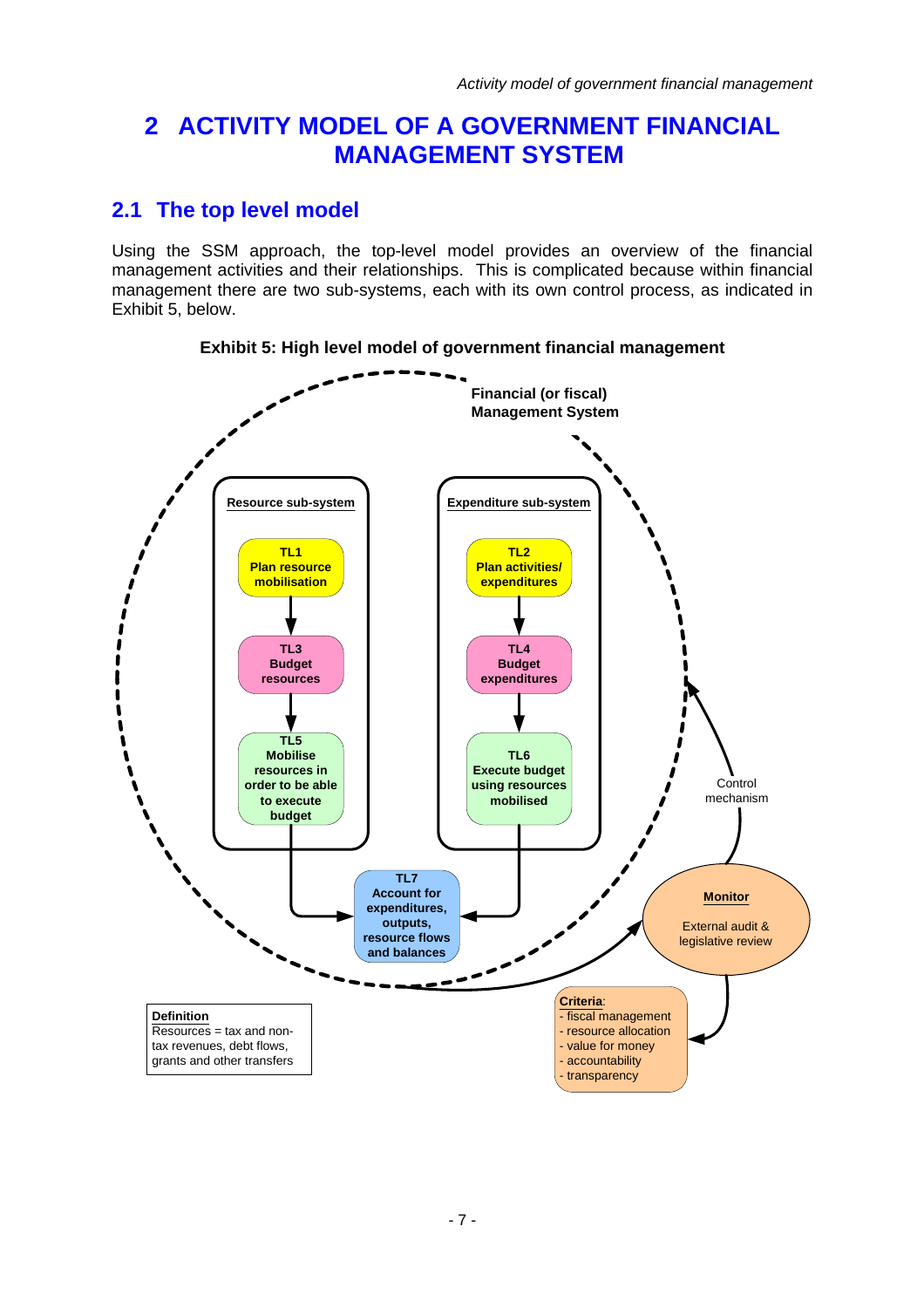<span id="page-11-0"></span>This is the top level activity model of financial management. Each activity is indicated by a box, and the arrows represent the broad sequence, but, as indicated, this is not a sequential model. Each of these top level activities is disaggregated by one level in the models that follow. Note that because this is an activity model, the information feedback loops are not always shown.

There are two major sub-systems:

- The resource sub-system, covering the cycle of planning through to mobilising resources, and
- The expenditure sub-system, covering the cycle from planning activities through to actual executing those activities.

In the disaggregation of the top level activities that follows, we relate the activities within these two sub-systems at each stage, because there is an iterative relationship. Resources dictate which activities can be undertaken, but desired activities influence the policies to generate resources. This is why a medium term budget must comprise both resource and revenue budgets, since one without the other is meaningless.

The whole financial management system is subject to external monitoring, both by the Supreme Audit Institution and by the legislature. This analysis does not further explore these important control mechanisms, though this was in part addressed by a paper delivered by one of the authors at last years Miami ICGFM Conference.

Finally, for the purpose of this paper we regard the terms "Financial Management System" and "Fiscal Management System" as synonymous.

### **2.2 The planning stage**

The planning stage comprises the two top level activities:

- TL1 plan resource mobilisation
- TL2 plan activities/expenditures

Each of these is disaggregated by one level in the following models. For country X, the planning stage is regarded as a planning exercise leading to a multi-year resource and expenditure plan. Note the two top level activities are linked by an iterative relationship between resource and expenditure intentions. Note also that within expenditure planning there is a sub-system relating to the identification and selection of development projects.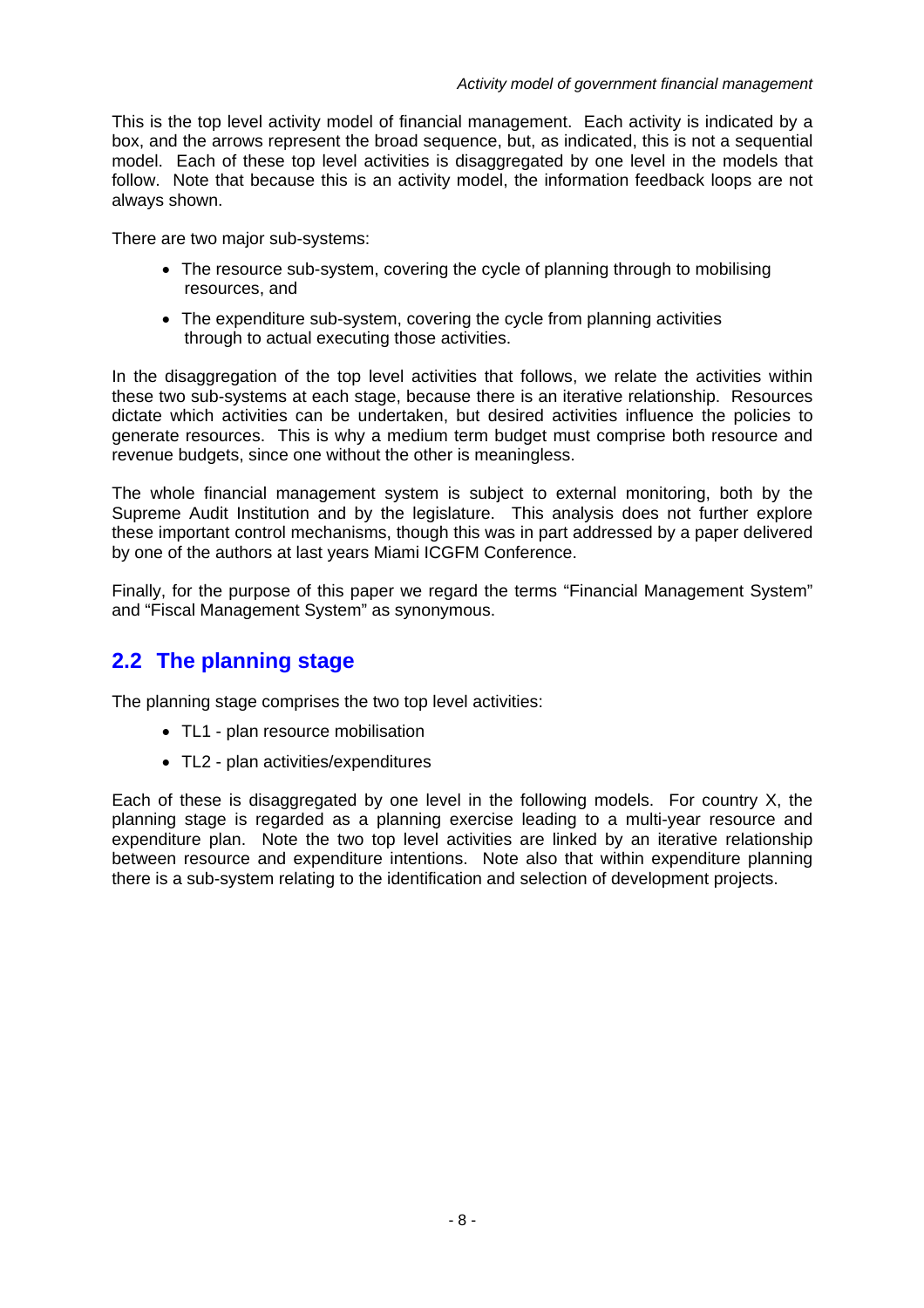<span id="page-12-0"></span>

#### **Exhibit 6: The planning stage**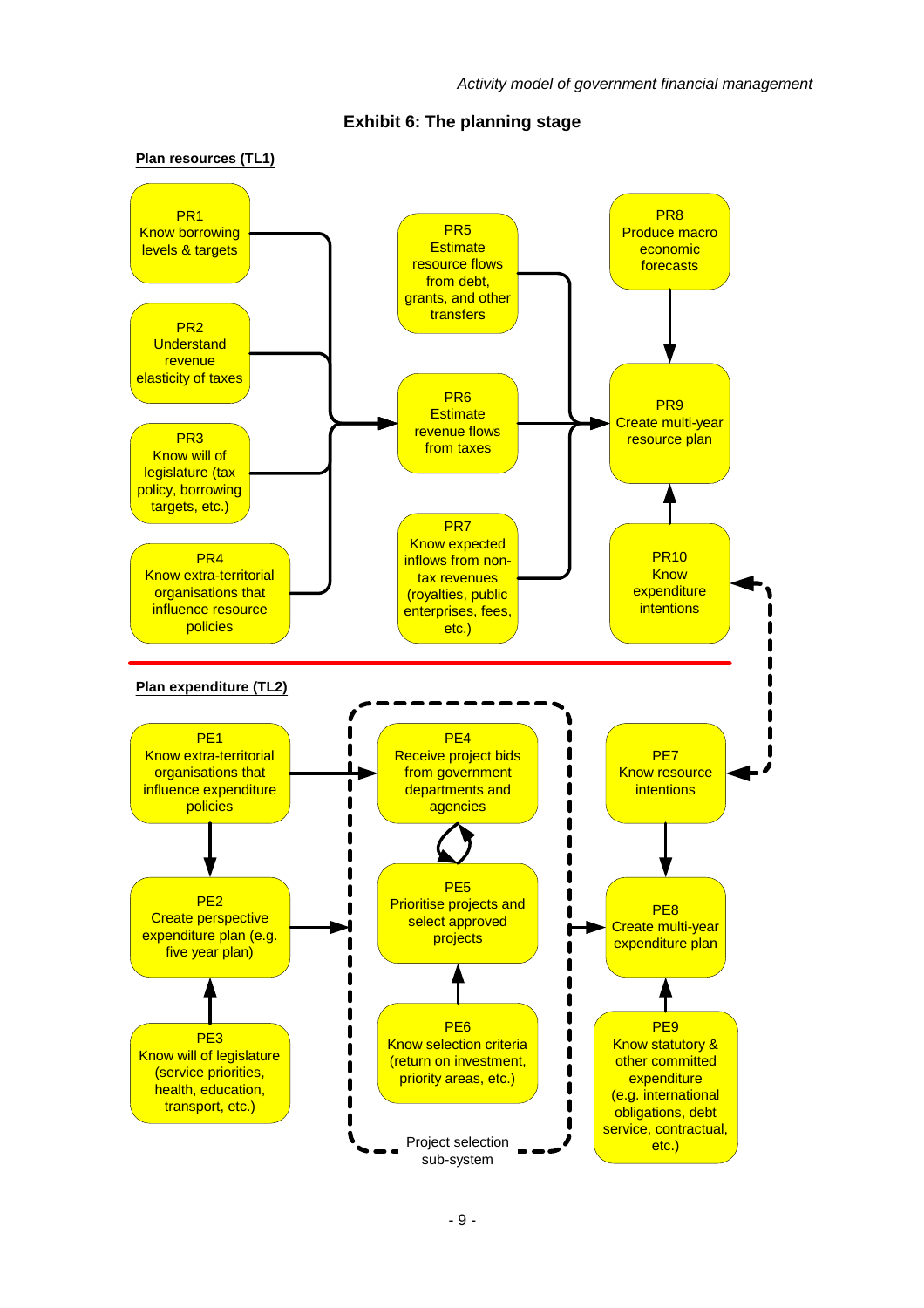### <span id="page-13-0"></span>**2.3 The budget stage**

In most countries, multi year plans, even if approved by the legislature, do no provide legal authority for raising revenues and incurring expenditures. Such authority is provided by the budget, and many countries have a Constitutional requirement for an annual budget. The budget therefore becomes a law, and in this sense has a great significance in government financial management. The legal status of the budget is a major difference between public and private sectors - in the latter the budget, though important, is no more than a plan, which can be adhered to, varied or simply ignored at the discretion of management.



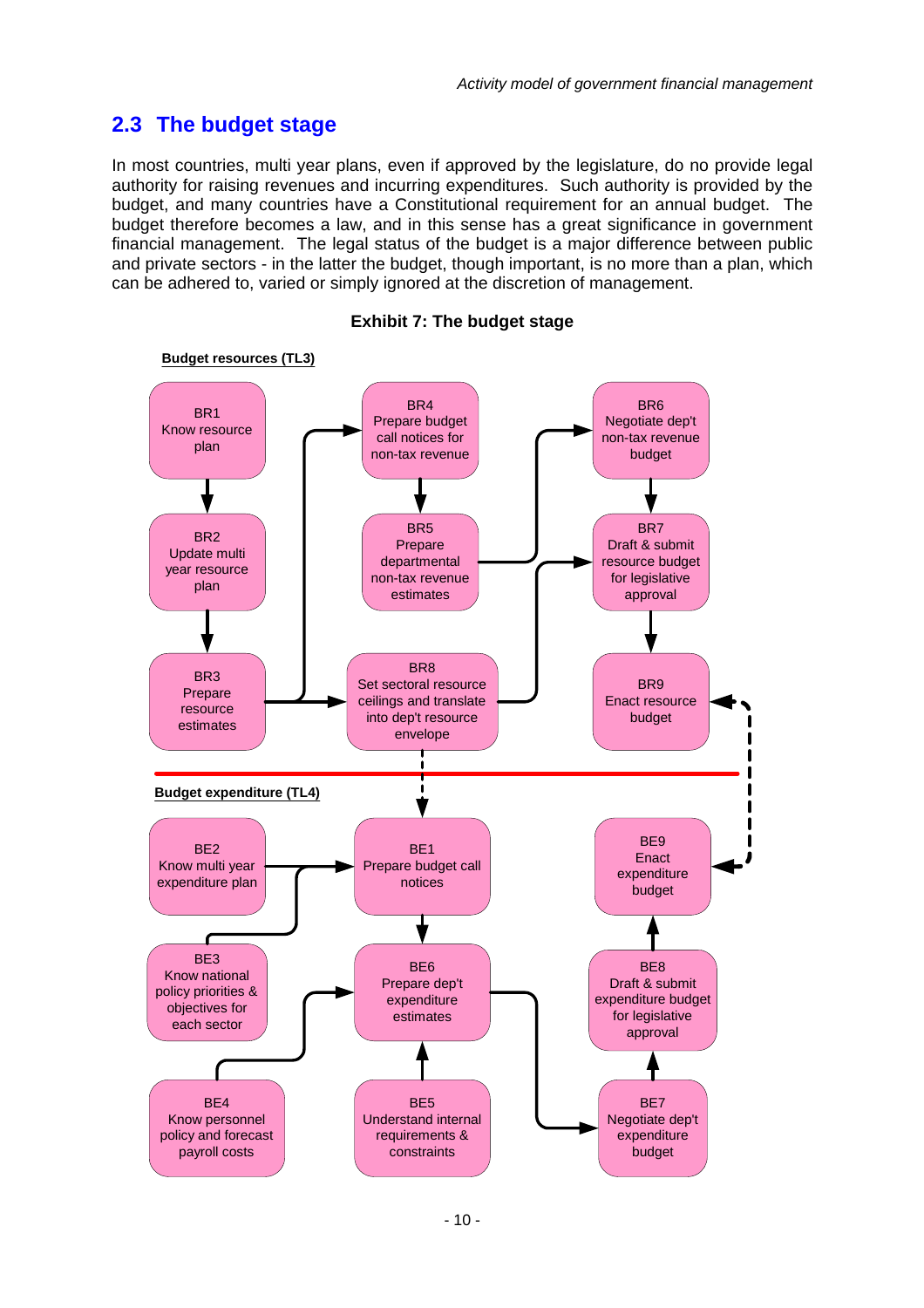<span id="page-14-0"></span>Note that a number of activities embraced within the planning stage are covered by BR2 "Update multi-year resource plan". This would include, for example, updating forecasts of tax revenue and debt flows. Typically, once tax and borrowing policy has been decided, the resource budget becomes an exercise in forecasting. The one exception is often departmental non-tax revenues, which can be the subject of negotiation.

On the other hand, the expenditure budget normally involves an extensive negotiation process between departments and the Treasury (Department of Finance). In an ideal world, the resource ceilings would identify what each department has to spend, but this is rarely a complete solution and in some countries resource ceilings are either not issued or are largely ignored. In any event the budget cycle will always involve a negotiation process. It is desirable that departments should as far as possible make their own expenditure decisions within the finally agreed ceilings, because of the "asymmetry of information" (higher organisation levels have better overall information, lower organisational levels have better information on how to actually implement activities).

Payroll forecasting is shown separately because the forecast will derive from the human resource and payroll systems and is essentially incremental when other budget items are not. Typically payroll will account for a large proportion of total government expenditure, and the payroll cost forecasting exercise could well be regarded as a separate sub-system in its own right.

### **2.4 The budget execution stage**

The implementation of the enacted budget involves raising resources and spending monies in order to achieve the planned outputs. This is a complex process, and each of the activities in this second level model could themselves be further broken down. One specific sub-system is identified, that related to cash and debt management. In all countries, some form of cash management is required to use short term borrowing to smooth resource flows with expenditure flows - because the time pattern of the two flows may not match.

However, in some countries, cash management has a much more critical role in the budget execution process. In such countries, budgets typically comprise unrealistically optimistic forecasts of resources, and hence activities that cannot be carried out. Often such forecasts are to satisfy political imperatives. Where this over-optimistic budgeting exists, the "real" budgeting is performed through the cash management sub-system by matching resources against priority expenditures. Such processes may meet political needs and enable fiscal control, but will be dysfunctional as a tool to allocate and manage scarce resources.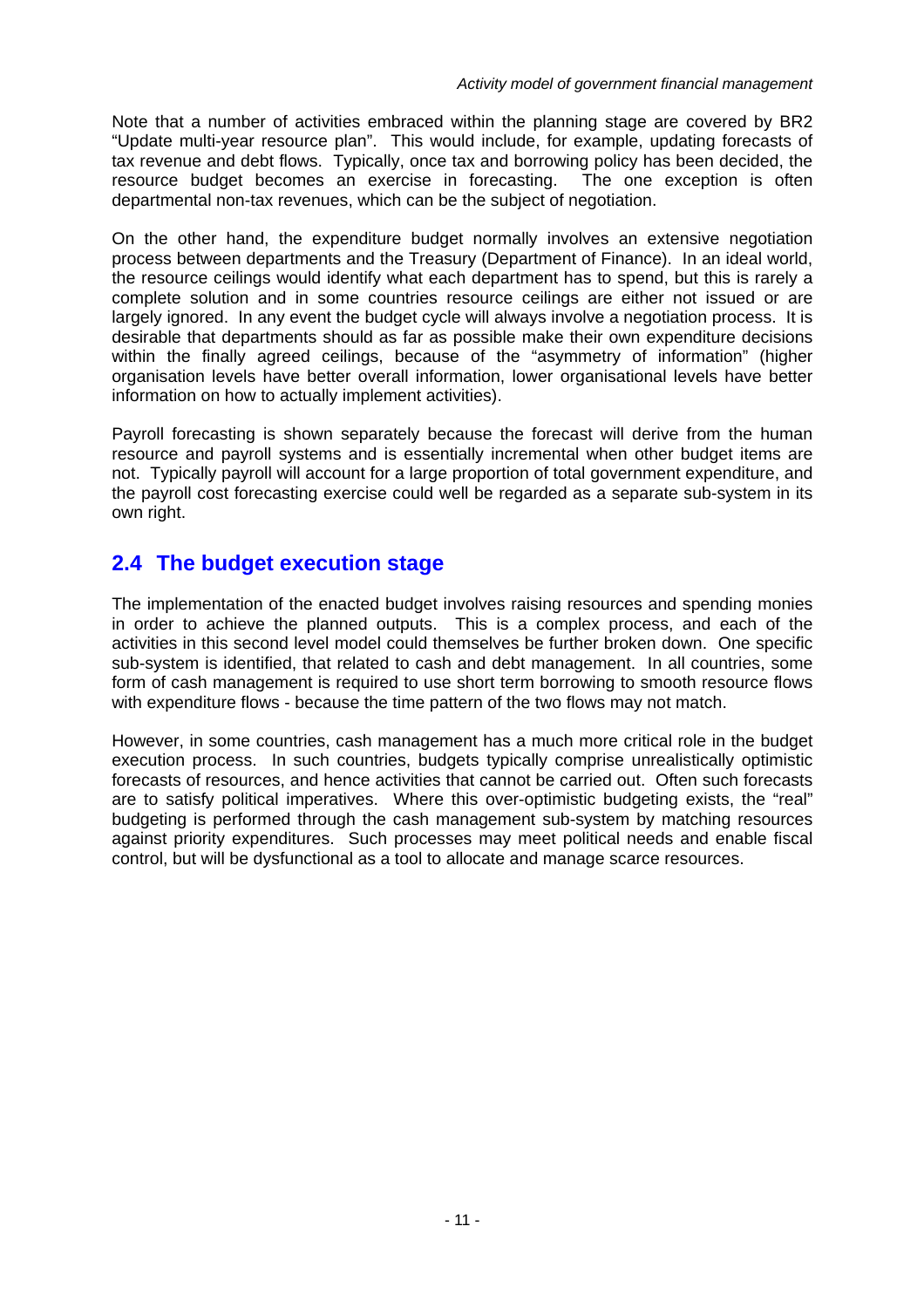<span id="page-15-0"></span>

**Exhibit 8: The Budget Execution Stage**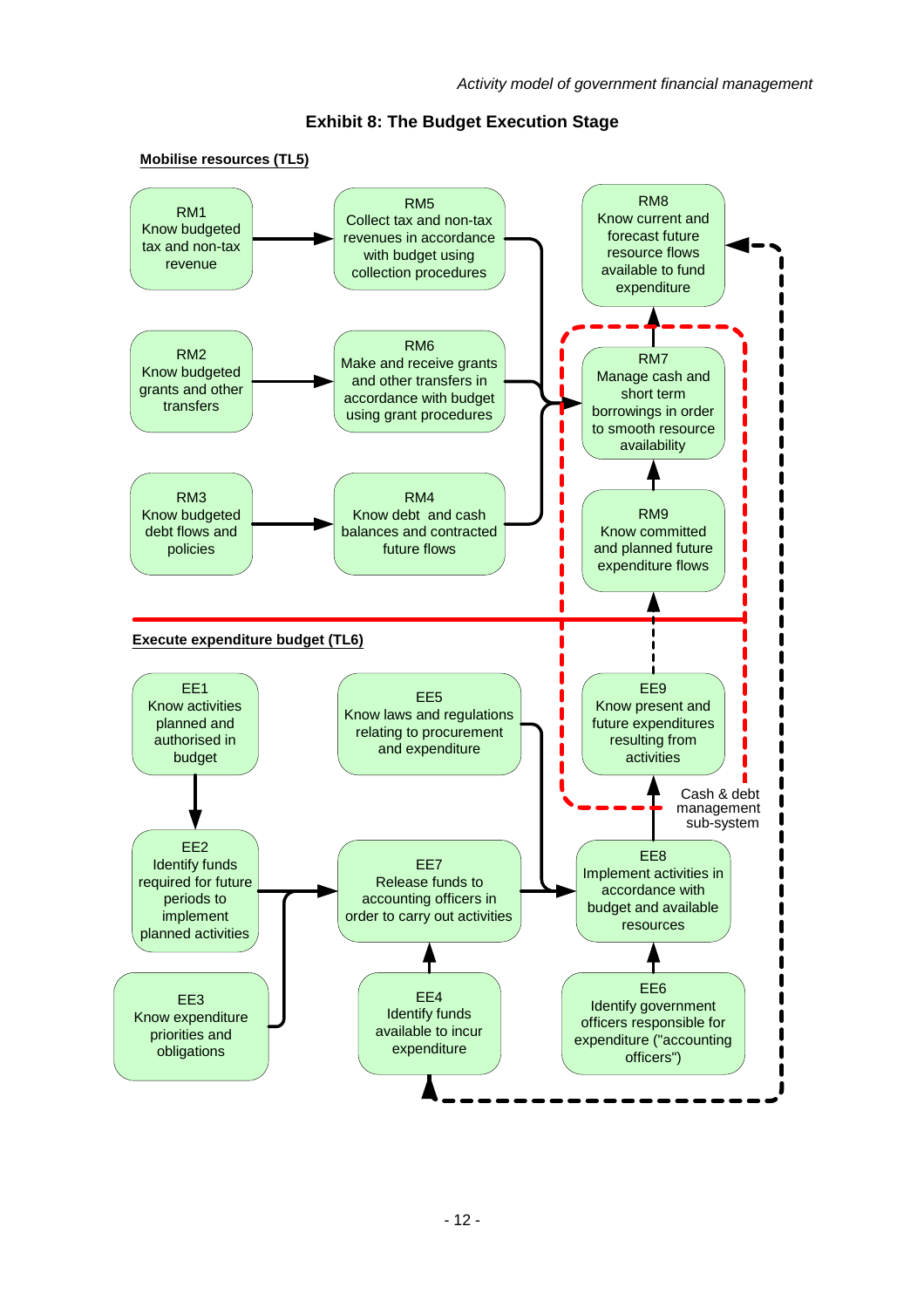### <span id="page-16-0"></span>**2.5 The accounting stage**

Within accounting, two sub-systems are identified:

**The accounting subsystem**  Describes the activities involved in recording transactions within an accounting system. The model in [Exhibit 9](#page-16-1) is a generic description that could apply to a manual or computer system. In order to relate it to a particular situation, the accounting activities would need to be broken down to sub-activities

**The budget management subsystem**  Could be treated either as part of the budget system, as here as part of the accounting system, or indeed as a separate system in its own right. In any event it forms an essential part of financial management, and again would need to be further disaggregated to describe a particular situation.



<span id="page-16-1"></span>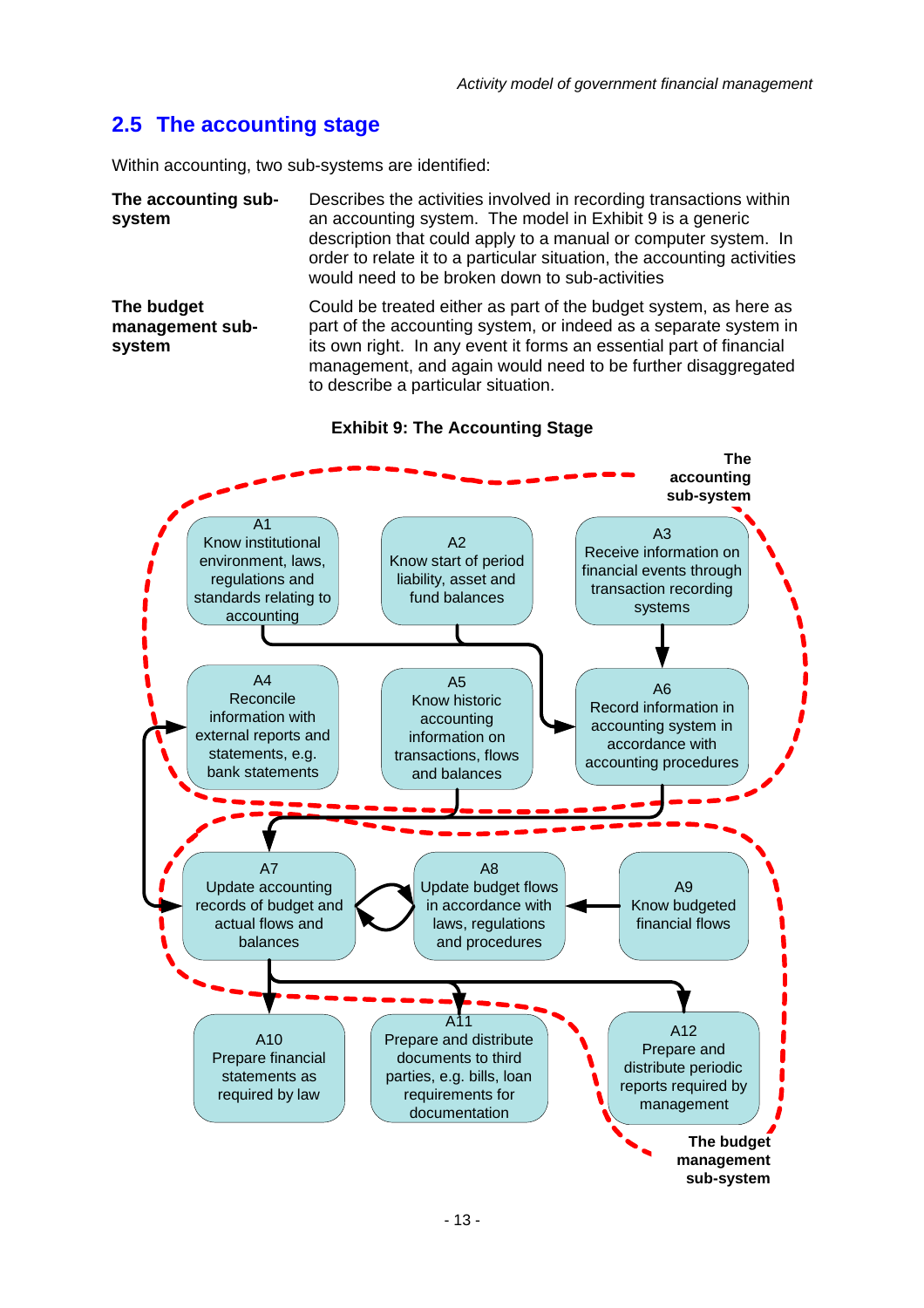### <span id="page-17-0"></span>**2.6 Comments on the generic model**

The main objectives of developing a generic model of government financial management have been:

- i. To show how activity based modelling can be used to describe government financial management systems, and
- ii. To use this to develop a model which describes the major activities fundamental to such a system.

The authors recognise that the generic model requires further refining, possibly changes to "Country X" to increase its coverage, and the inclusion of boundaries and control mechanisms. The models are therefore offered as an initial effort to promote discussion.

## **3 CONCLUSIONS AND THE NEXT STAGE**

#### **3.1 What has been achieved**

We believe this exercise has achieved three objectives:

- i. We have demonstrated that activity based modelling is a useful tool to describe the activities necessary for the operation of financial management systems, and furthermore that the technique provides a tool for the high level description of such systems.
- ii. The models provide an insight into a typical financial management system, describing the parameters, relationships, high level controls and major relationships as well as the activities themselves.
- iii. The models provide a basis for applying SSM and developing activity models for financial management systems in specific countries. Besides their inherent usefulness within an SSM approach, such models could provide a consistent basis for making comparisons between countries.

However, the danger of developing generic activity based models is that the focus may become the model itself, rather than using the modelling approach as a learning tool to understand how systems work within a particular environment. Our emphasis at the start of this paper is the need to move away from viewing the implementation of computer-based financial management systems as an exercise in hard systems engineering, and instead to view financial management as a series of activities serving a complex set of organisational relationships and needs.

### **3.2 The role of SSM and activity models when implementing computer-based government financial management systems**

As indicated at the start, we believe that computer-based integrated financial management systems have the potential to significantly improve, not just financial management, but the whole process of government. The use of public money for public benefit is fundamental to the process of government, and to have available on demand relevant, reliable and up-todate financial information has the potential to transform the management and operation of government itself.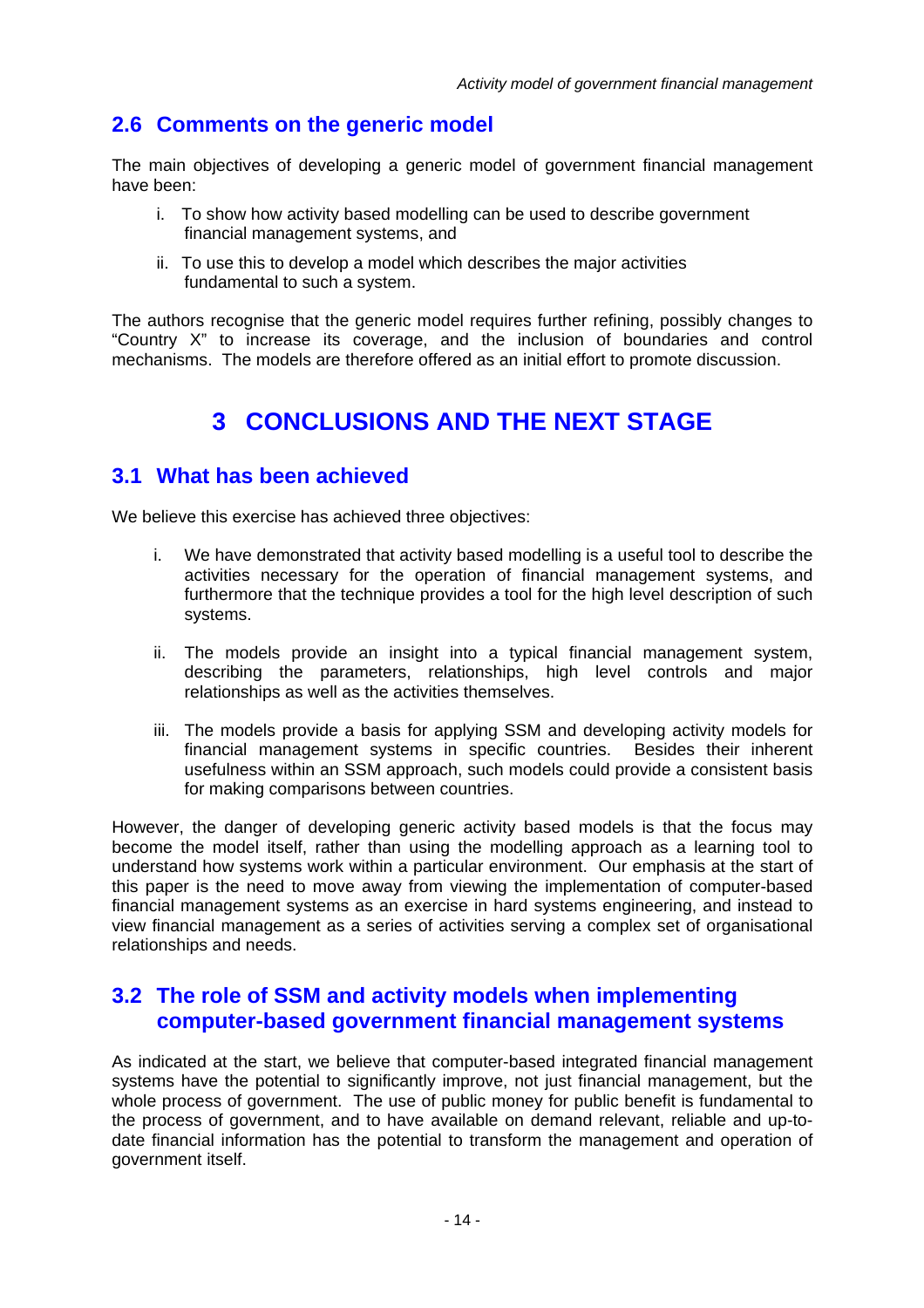However, we also believe that the "hard" engineering approach to implementing such systems fails to recognise the complexity of change involved, the nature of financial management software (i.e. accounting, budget and Enterprise Resource Planning (ERP) packages), or the potential benefits of new systems. This is a strong statement, and we seek to justify it below.

We believe that the generic models developed in this paper have served to demonstrate that even at a high level, government financial management systems are part of complex organisational processes involving many actors, groups, and relationships, both formal and informal. Experience of all of those who have attempted it is that to achieve change in such organisational environments is difficult, takes time and requires a detailed grasp of activities and purposes for which such activities are carried out. SSM provides a structured approach to the required analysis, and a sound basis for initiating reforms.

Secondly, it must be recognised that there is no such thing as a software package specifically for integrated **government** financial management information systems. Enterprise Resource Planning (ERP) software has been developed for commercial environments, and in our experience is not easily adapted to government needs. In particular, such packages prescribe workflow patterns that may be difficult for governments to implement, often lack adequate budget modules, and frequently have problems with particular requirements of governments. All financial management software packages are developed to meet the needs of a specific business model, and then extended to meet the needs of a broader range of environments. Therefore, evaluating a package is a two-stage process:

- **Stage 1** How well does the package works in terms of the business model for which it was created?
- **Stage 2** How closely does the business model for which the package is designed match a particular government's activities?

Activity based modelling provides a tool for the Stage 2 evaluation. The business model for which the package has been designed can be compared to the activity model of financial management within a particular government.

Finally, a real problem with computerised systems is that they can automate certain processes without changing the manner in which organisations operate. To take a very simple example, it is not enough to automate cheque signing - the need is to automate the whole process of approving payments, initiating the payment process, and transferring funds. By describing the whole activity sequence, activity based modelling makes such transformation more feasible. At a higher level, by identifying the activities of managers, their information needs and timing can be better understood and a system designed that initiates real improvement in the process of government, as indicated above.

Our conclusion is that by using the soft systems approach of SSM, change can be made more effective and sustainable, the risks inherent in introducing "hard" computer based financial management systems can be reduced, and there is a better prospect of realising the potential benefits of such reforms on the whole process of government.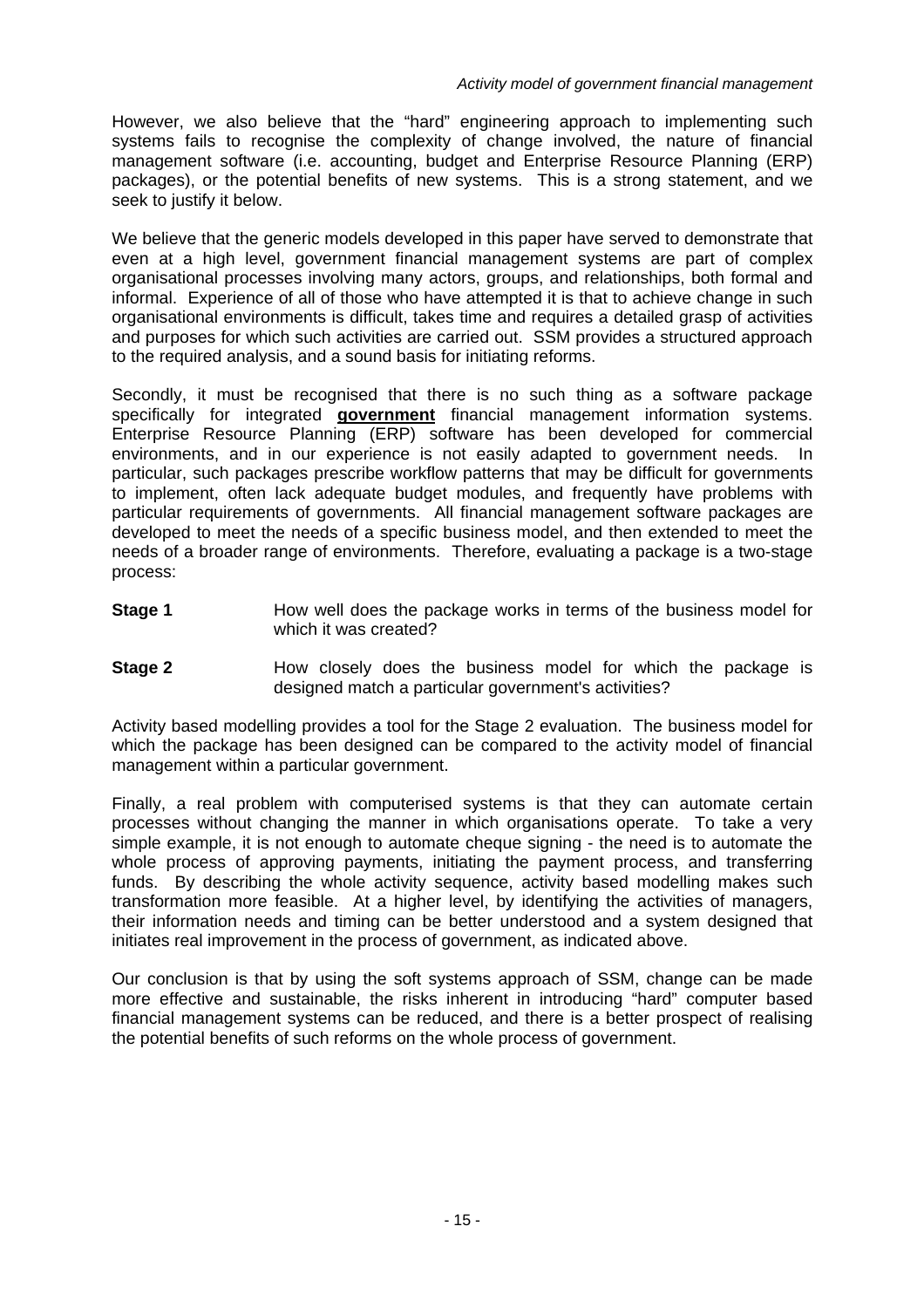### <span id="page-19-0"></span>**3.3 Where next**

Firstly, we would like to see the generic model being refined and developed to describe a broader base of systems, for examples those in Latin America. Possibly this might mean a series of generic models for three or four different approaches to financial management. The development and publication of such models would inform an understanding of the differences and commonality between alternative approaches government financial management.

Secondly, we would like to see the development and publication of activity models of actual financial management systems employed by various governments, and this used to develop a fact based approach to prescribing systems. Although there are a number of manuals produced by donors on government financial management, none of these use any consistent approach to describing and comparing alternative systems and approaches. Activity modelling could provide such an approach.

Finally, and as indicated above, we would advocate the use of the SSM approach in identifying needs and designing systems, and as a tool in the realisation of the potentially enormous benefits of computer based integrated financial management systems.

**© 2010 Michael Parry** 

**Michael Parry Consulting** 

**Web: www.michaelparry.com** 

**E-mail: Michael.parry@michaelparry.com**